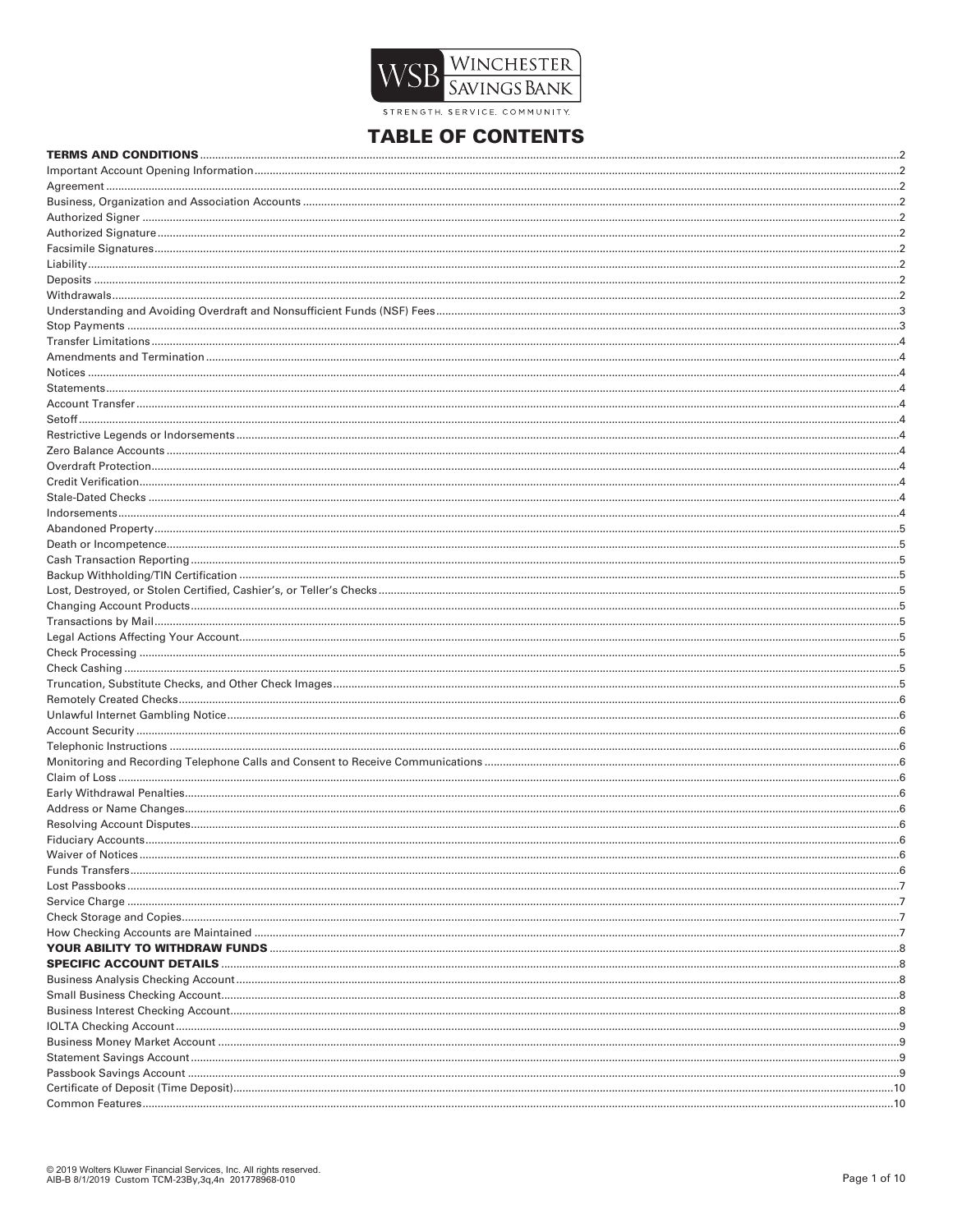

TRENGTH SERVICE COMMUNITY

# **ALL ABOUT YOUR BUSINESS DEPOSIT ACCOUNT**

# **TERMS AND CONDITIONS**

**IMPORTANT ACCOUNT OPENING INFORMATION -** Federal law requires us to obtain sufficient information to verify your identity. You may be asked several questions and to provide one or more forms of identification to fulfill this requirement. In some instances we may use outside sources to confirm the information. The information you provide is protected by our privacy policy and federal law.

AGREEMENT - This document, along with any other documents we give you pertaining to your account(s), is a contract that establishes rules which control your account(s) with us. Please read this carefully and retain it for future reference. If you sign the signature card or open or continue to use the account, you agree to these rules. You will receive a separate Business Accounts Schedule of Service Charges and rate sheet. If you have any questions, please call us.

This agreement is subject to applicable federal laws, the laws of the state of Massachusetts and other applicable rules such as the operating letters of the Federal Reserve Banks and payment processing system rules (except to the extent that this agreement can and does vary such rules or laws). The body of state and federal law that governs our relationship with you, however, is too large and complex to be reproduced here. The purpose of this document is to:

(1) summarize some laws that apply to common transactions;

(2) establish rules to cover transactions or events which the law does not regulate;

(3) establish rules for certain transactions or events which the law regulates but permits variation by agreement; and

(4) give you disclosures of some of our policies to which you may be entitled or in which you may be interested.

If any provision of this document is found to be unenforceable according to its terms, all remaining provisions will continue in full force and effect. We may permit some variations from our standard agreement, but we must agree to any variation in writing either on the signature card for your account or in some other document.<br>Nothing in this document is intended to vary our duty to a

As used in this document the words "we," "our," and "us" mean the financial institution and the words "you" and "your" mean the account holder(s) and anyone<br>else with the authority to deposit, withdraw, or exercise control "your" should not be interpreted, to expand an individual's responsibility for an organization's liability. If this account is owned by a corporation, partnership or other organization, individual liability is determined by the laws generally applicable to that type of organization. The headings in this document are for convenience or reference only and will not govern the interpretation of the provisions. Unless it would be inconsistent to do so, words and phrases used in this document should be construed so the singular includes the plural and the plural includes the singular.

**BUSINESS, ORGANIZATION AND ASSOCIATION ACCOUNTS** - You represent that you have the authority to open and conduct business on this account on behalf of the entity. We may require the governing body of the entity opening the account to give us a separate authorization telling us who is authorized to act on its<br>behalf. We will honor the authorization until we actu

**AUTHORIZED SIGNER For Sole Proprietor or DBA Accounts -** A single individual is the owner. The authorized signer is merely designated to conduct transactions on the owner's behalf. The owner does not give up any rights to act on the account, and the authorized signer may not in any manner affect the rights of<br>the owner or beneficiaries, if any, other than by withdr undertake no obligation to monitor transactions to determine that they are on the owner's behalf.

The owner may terminate the authorization at any time, and the authorization is automatically terminated by the death of the owner. However, we may continue to honor the transactions of the authorized signer until: (a) we have received written notice or have actual knowledge of the termination of authority, and (b) we have a<br>reasonable opportunity to act on that notice or knowled

**AUTHORIZED SIGNATURE -** Your signature on the Signature Card is your authorized signature. For the payment of funds and for other purposes relating to any account you have with us, we are authorized to recognize your signature but we will not be liable to you for refusing to honor your checks or other signed instructions if we believe in good faith that the signature appearing on such checks or instructions is not genuine.

FACSIMILE SIGNATURES - Unless you make advance arrangements with us, we have no obligation to honor facsimile signatures on your checks or other orders. If we do agree to honor items containing facsimile signatures, you authorize us, at any time, to charge you for all checks, drafts, or other orders, for the payment of money, that are drawn on us. You give us this authority regardless of by whom or by what means the facsimile signature(s) may have been affixed so long as they resemble the signature specimen filed with us, and contain the required number of signatures for this purpose. You must notify us at once if you suspect that your facsimile signature is being or has been misused.

LIABILITY - You agree, for yourself (and the person or entity you represent if you sign as a representative of another) to the terms of this account and the Business Accounts Schedule of Service Charges. You authorize us to deduct these charges, without notice to you, directly from the account balance as accrued. You will pay any additional reasonable charges for services you request which are not covered by this agreement.

Each of you also agrees to be jointly and severally (individually) liable for any account shortage resulting from charges or overdrafts, whether caused by you or another with access to this account. This liability is due immediately, and we can deduct any amounts deposited into the account and apply those amounts to the shortage. You have no right to defer payment of this liability, and you are liable regardless of whether you signed the item or benefited from the charge or overdraft.

You will be liable for our costs as well as for our reasonable attorneys' fees, to the extent permitted by law, whether incurred as a result of collection or in any other dispute involving your account. This includes, but is not limited to, disputes between you and another joint owner; you and an authorized signer or similar party; or a<br>third party claiming an interest in your account. This the advice of an attorney, whether or not we become involved in the dispute. All costs and attorneys' fees can be deducted from your account when they are incurred, without notice to you.

**DEPOSITS -** We will give only provisional credit until collection is final for any items, other than cash, we accept for deposit (including items drawn "on us"). Before<br>settlement of any item becomes final, we act only as the right to charge back to your account the amount of any item deposited to your account or cashed for you which was initially paid by the payor bank and which is later returned to us due to an allegedly forged, unauthorized or missing indorsement, claim of alteration, encoding error, counterfeit cashier's check or other problem which in our judgment justifies reversal of credit. You authorize us to attempt to collect previously returned items without giving you notice, and in attempting to collect we may permit the payor bank to hold an item beyond the midnight deadline. Actual credit for deposits of, or payable in, foreign currency will be at the exchange rate in effect on final collection in U.S. dollars. We are not responsible for transactions by mail or outside depository until we actually record them. We will treat and record all transactions received after our "daily cutoff time" on a business day we are open, or received on a day we are not open for business, as if initiated on the next business day that we are open. At our option, we may take an item for collection rather than for deposit. If we accept a third-party check or draft for deposit, we may require any third-party indorsers to verify or guarantee their indorsements, or indorse in our presence.

We may not accept for deposit or cash checks with multiple indorsements unless we can verify the indorsements.

# **WITHDRAWALS -**

Generally - Unless clearly indicated otherwise on the account records, any of you, acting alone, who signs to open the account or has authority to make withdrawals may withdraw or transfer all or any part of the account balance at any time. Each of you (until we receive written notice to the contrary) authorizes each other person who signs or has authority to make withdrawals to indorse any item payable to you or your order for deposit to this account or any other transaction with us.

Postdated checks - A postdated check is one which bears a date later than the date on which the check is written. We may properly pay and charge your account for a postdated check even though payment was made before the date of the check, unless we have received written notice of the postdating in time to have a reasonable opportunity to act. Because we process checks mechanically, your notice will not be effective and we will not be liable for failing to honor your notice unless it precisely identifies the number, date, amount and payee of the item.

**Checks and withdrawal rules -** If you do not purchase your check blanks from us, you must be certain that we approve the check blanks you purchase. We may refuse any withdrawal or transfer request which you attempt on forms not approved by us or by any method we do not specifically permit. We may refuse any withdrawal or transfer request which is greater in number than the frequency permitted, or which is for an amount greater or less than any withdrawal limitations. We will use the date the transaction is completed by us (as opposed to the date you initiate it) to apply the frequency limitations. In addition, we may place limitations on the account until your identity is verified.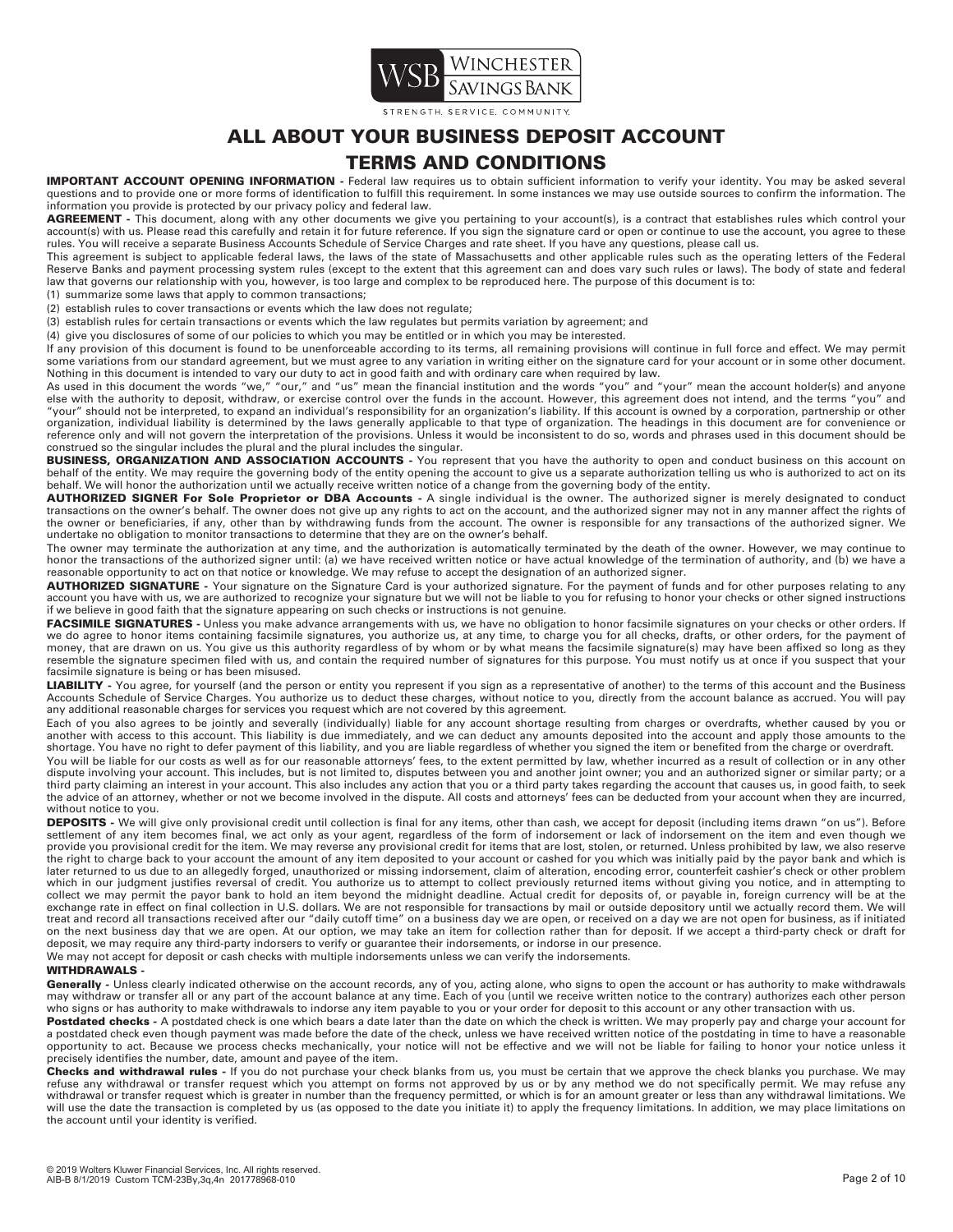Even if we honor a nonconforming request, we are not required to do so later. If you violate the stated transaction limitations (if any), in our discretion we may close your account or reclassify it as a transaction account. If we reclassify your account, your account will be subject to the fees and earnings rules of the new account classification.

If we are presented with an item drawn against your account that would be a "substitute check," as defined by law, but for an error or defect in the item introduced in the substitute check creation process, you agree that we may pay such item.

**Cash withdrawals -** We recommend you take care when making large cash withdrawals because carrying large amounts of cash may pose a danger to your personal safety. As an alternative to making a large cash withdrawal, you may want to consider a cashier's check or similar instrument. You assume full responsibility<br>of any loss in the event the cash you withdraw is lost, withdraw funds in the form of cash.

**Multiple signatures, electronic check conversion, and similar transactions -** An electronic check conversion transaction is a transaction where a check or similar item is converted into an electronic fund transfer as defined in the Electronic Fund Transfers regulation. In these types of transactions the check or similar item is either removed from circulation (truncated) or given back to you. As a result, we have no opportunity to review the signatures or otherwise examine the original check or item. You agree that, as to these or any items as to which we have no opportunity to examine the signatures, you waive any requirement of multiple signatures.

Notice of withdrawal - We reserve the right to require not less than 7 days' notice in writing before each withdrawal from an interest-bearing account, other than a time deposit or demand deposit, or from any other savings deposit as defined by Regulation D. (The law requires us to reserve this right, but it is not our general policy to use it.) Withdrawals from a time account prior to maturity or prior to any notice period may be restricted and may be subject to penalty. See your notice of penalty for early withdrawal.

### **UNDERSTANDING AND AVOIDING OVERDRAFT AND NONSUFFICIENT FUNDS (NSF) FEES -**

Generally - The information in this section is being provided to help you understand what happens if your account is overdrawn. Understanding the concepts of overdrafts and nonsufficient funds (NSF) is important and can help you avoid being assessed fees or charges. This section also provides contractual terms relating to overdrafts and NSF transactions.

An overdrawn account will typically result in you being charged an overdraft fee or an NSF fee. Generally, an overdraft occurs when there is not enough money in your account to pay for a transaction, but we pay (or cover) the transaction anyway. An NSF transaction is slightly different. In an NSF transaction, we do not cover the transaction. Instead, the transaction is rejected and the item or requested payment is returned. In either situation, we can charge you a fee.

**Determining your available balance** - We use the "available balance" method to determine whether your account is overdrawn, that is, whether there is enough<br>money in your account to pay for a transaction. Importantly, you overdraft or an NSF transaction could occur regardless of your account's actual balance.

Your account's actual balance (sometimes called the current balance) only includes transactions that have settled up to that point in time, that is, transactions (deposits and payments) that have posted to your account. The actual balance does not include outstanding transactions (such as checks that have not yet cleared and electronic transactions that have been authorized but which are still pending). The balance on your periodic statement is the current balance for your account as of the statement date.

As the name implies, your available balance is calculated based on the money "available" in your account to make payments. In other words, the available balance takes transactions that have been authorized, but not yet settled, and subtracts them from the actual balance. In addition, when calculating your available balance, any "holds" placed on deposits that have not yet cleared are also subtracted from the actual balance. For more information on how holds placed on funds in your account can impact your available balance, read the subsection titled "A temporary debit authorization hold affects your account balance."

**Overdrafts -** You understand that we may, at our discretion, honor withdrawal requests that overdraw your account. However, the fact that we may honor withdrawal requests that overdraw the account balance does not obligate us to do so later. So you can NOT rely on us to pay overdrafts on your account regardless of how frequently or under what circumstances we have paid overdrafts on your account in the past. We can change our practice of paying, or not paying, discretionary overdrafts on your account without notice to you. You can ask us if we have other account services that might be available to you where we commit to paying overdrafts under certain circumstances, such as an overdraft protection line-of-credit or a plan to sweep funds from another account you have with us. You agree that we may charge fees for overdrafts. For consumer accounts, we will not charge fees for overdrafts caused by ATM withdrawals or one-time debit card transactions if you have not opted-in to that service. We may use subsequent deposits, including direct deposits of social security or other government benefits, to cover such overdrafts and overdraft fees.

**Nonsufficient funds (NSF) fees -** If an item drafted by you (such as a check) or a transaction you set up (such as a preauthorized transfer) is presented for payment<br>in an amount that is more than the amount of money avai NSF fee for returning the payment. Be aware that such an item or payment may be presented multiple times and that we do not monitor or control the number of times a transaction is presented for payment. You agree that we may charge you an NSF fee each time a payment is presented if the amount of money available in your account is not sufficient to cover the payment, regardless of the number of times the payment is presented.

**Payment types** - Some, but not necessarily all, of the ways you can access the funds in your account include debit card transactions, automated clearing house<br>(ACH) transactions, and check transactions. All these payment information is important for a number of reasons. For example, keeping track of the checks you write and the timing of the preauthorized payments you set up will help you to know what other transactions might still post against your account. For information about how and when we process these different payment types, see the "Payment order of items" subsection below.

Balance information - Keeping track of your balance is important. You can review your balance in a number of ways including reviewing your periodic statement, reviewing your balance online, accessing your account information by phone, or coming into one of our branches.

Funds availability - Knowing when funds you deposit will be made available for withdrawal is another important concept that can help you avoid being assessed fees or charges. Please see our funds availability disclosure for information on when different types of deposits will be made available for withdrawal. For those accounts to which our funds availability policy disclosure does not apply, you can ask us when you make a deposit when those funds will be available for withdrawal. An item may be returned after the funds from the deposit of that item are made available for withdrawal. In that case, we will reverse the credit of the item. We may<br>determine the amount of available funds in your account determination, the account balance at the subsequent time will determine whether there are insufficient available funds.

**A temporary debit authorization hold affects your account balance -** On debit card purchases, merchants may request a temporary hold on your account for a specified sum of money when the merchant does not know the exact amount of the purchase at the time the card is authorized. The amount of the temporary hold may be more than the actual amount of your purchase. Some common transactions where this occurs involve purchases of gasoline, hotel rooms, or meals at restaurants. When this happens, our processing system cannot determine that the amount of the hold exceeds the actual amount of your purchase. This temporary hold, and the amount charged to your account, will eventually be adjusted to the actual amount of your purchase, but it could be three calendar days, or even longer<br>in some cases, before the adjustment is made. Until the a the amount of the temporary hold. If another transaction is presented for payment in an amount greater than the funds left after the deduction of the temporary hold amount, you will be charged an NSF or overdraft fee according to our NSF or overdraft fee policy. You will be charged the fee even if you would have had sufficient funds in your account if the amount of the hold had been equal to the amount of your purchase.

**Payment order of items -** The order in which items are paid is important if there is not enough money in your account to pay all of the items that are presented. The<br>payment order can affect the number of items overdrawn account, we are providing you with the following information regarding how we process those items.

Our policy is to process items in the order received.

If a check, item or transaction is presented without sufficient funds in your account to pay it, you will be charged an NSF or overdraft fee according to our NSF or overdraft fee policy. We will not charge you a fee for paying an overdraft of an ATM or one-time debit card transaction if this is a consumer account and you have not<br>opted-in to that service. The amounts of the overdraft debit card transactions, if applicable. We encourage you to make careful records and practice good account management. This will help you to avoid creating items without sufficient funds and potentially incurring the resulting fees.

**STOP PAYMENTS -** The rules in this section cover stopping payment of items such as checks and drafts. Rules for stopping payment of other types of transfers of funds may be established by law or our policy. If we have not disclosed these rules to you elsewhere, you may ask us about those rules.

We may accept an order to stop payment on any item from any authorized signer. You must make any stop-payment order in the manner required by law and we must receive it in time to give us a reasonable opportunity to act on it before our stop-payment cutoff time. When you place your stop-payment order we will tell you what information we need to stop payment. This information must be exact since stop-payment orders are handled by computers. If your information is not exact your order will not be effective and we will not be responsible for failure to stop payment.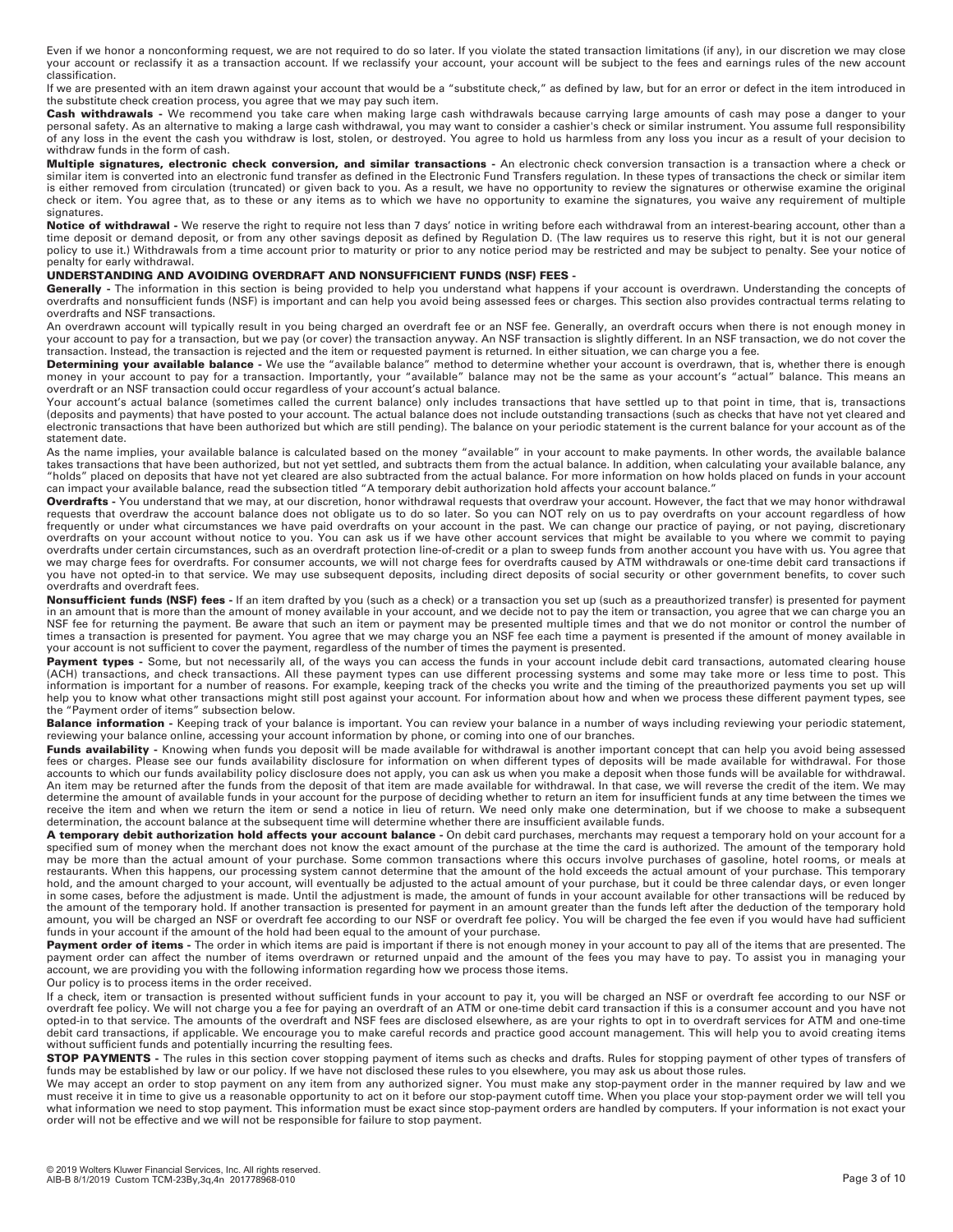You may stop payment on any item drawn on your account whether you sign the item or not. Generally, if your stop-payment order is given to us in writing it is<br>effective for six months. Your order will lapse after that time payment order was oral your stop-payment order will lapse after 14 calendar days if you do not confirm your order in writing within that time period. We are not obligated to notify you when a stop-payment order expires.

If you stop payment on an item and we incur any damages or expenses because of the stop payment, you agree to indemnify us for those damages or expenses,<br>including attorneys' fees. You assign to us all rights against the p take against such persons. You should be aware that anyone holding the item may be entitled to enforce payment against you despite the stop-payment order.

**TRANSFER LIMITATIONS** - For money market accounts you may make up to ten transfers or withdrawals by means of a preauthorized, transfer to a third party or<br>by check, debit card, or similar order per monthly statement cycl preauthorized, transfer to a third party or by debit card or similar order per monthly statement cycle. A preauthorized transfer includes any arrangement with us to pay a third party from your account at (a) a predetermined time; (b) on a fixed schedule; or (c) upon oral or written orders including orders received through the automated clearing house (ACH). If the transfer or withdrawal is initiated in person, by mail, computer, phone or at an ATM then there is no limit on the number of payments that may be made directly to you, directly to us for amounts you owe us, or transfers to other accounts you have with us.

**AMENDMENTS AND TERMINATION -** We may change any term of this agreement. Rules governing changes in interest rates are provided separately under the Specific Account Details section. For other changes, we will give you reasonable notice in writing or by any other method permitted by law. We may also close this account at any time upon reasonable notice to you and tender of the account balance personally or by mail. Items presented for payment after the account is closed may be dishonored. When you close your account, you are responsible for leaving enough money in the account to cover any outstanding items to be paid from the account. Reasonable notice depends on the circumstances, and in some cases such as when we cannot verify your identity or we suspect fraud, it might be reasonable for us to give you notice after the change or account closure becomes effective. For instance, if we suspect fraudulent activity with respect to your account, we might immediately freeze or close your account and then give you notice. If we have notified you of a change in any term of your account and you continue to have your account after the effective date of the change, you have agreed to the new term(s).

**NOTICES -** Any written notice you give us is effective when we actually receive it, and it must be given to us according to the specific delivery instructions provided elsewhere, if any. We must receive it in time to have a reasonable opportunity to act on it. If the notice is regarding a check or other item, you must give us sufficient information to be able to identify the check or item, including the precise check or item number, amount, date and payee. Written notice we give you is effective when it is deposited in the United States Mail with proper postage and addressed to your mailing address we have on file. Notice to any of you is notice to all of you.

**STATEMENTS - Your duty to report unauthorized signatures, alterations and forgeries - You must examine your statement of account with "reasonable** promptness." If you discover (or reasonably should have discovered) any unauthorized signatures or alterations, you must promptly notify us of the relevant facts. If you fail to do either of these duties, you will have to either share the loss with us, or bear the loss entirely yourself. The loss could be not only with respect to items on the statement but other items with unauthorized signatures or alterations by the same wrongdoer.

You agree that the time you have to examine your statement and report to us will depend on the circumstances, but will not, in any circumstance, exceed a total of 30 days from when the statement is first sent or made available to you.

You further agree that if you fail to report any unauthorized signatures, alterations or forgeries in your account within 60 days of when we first send or make the statement available, you cannot assert a claim against us on any items in that statement, and as between you and us the loss will be entirely yours. This 60-day limitation is without regard to whether we used ordinary care. The limitation in this paragraph is in addition to that contained in the first paragraph of this section.

Your duty to report other errors or problems - In addition to your duty to review your statements for unauthorized signatures, alterations and forgeries, you agree to examine your statement with reasonable promptness for any other error or problem - such as an encoding error or an unexpected deposit amount. Also, if you receive or we make available either your items or images of your items, you must examine them for any unauthorized or missing indorsements or any other problems. You agree that the time you have to examine your statement and items and report to us will depend on the circumstances. However, this time period shall not exceed 60 days. Failure to examine your statement and items and report any errors to us within 60 days of when we first send or make the statement available precludes you from asserting a claim against us for any errors on items identified in that statement and as between you and us the loss will be entirely yours.

**Duty to notify if statement not received** - You agree to immediately notify us if you do not receive your statement by the date you normally expect to receive it. Not receiving your statement in a timely manner is a sign that there may be an issue with your account, such as possible fraud or identity theft.

**ACCOUNT TRANSFER -** This account may not be transferred or assigned without our prior written consent and is only transferable or assignable on the books of the Bank.

**SETOFF** - We may (without prior notice and when permitted by law) set off the funds in this account against any due and payable debt any of you owe us now or in the future. If this account is owned by one or more of you as individuals, we may set off any funds in the account against a due and payable debt a partnership owes us now or in the future, to the extent of your liability as a partner for the partnership debt. If your debt arises from a promissory note, then the amount of the due and payable debt will be the full amount we have demanded, as entitled under the terms of the note, and this amount may include any portion of the balance for which we have properly accelerated the due date.

This right of setoff does not apply to this account if prohibited by law. For example, the right of setoff does not apply to this account if: (a) it is an Individual Retirement Account or similar tax-deferred account, or (b) the debt is created by a consumer credit transaction under a credit card plan (but this does not affect our rights under any consensual security interest), or (c) the debtor's right of withdrawal only arises in a representative capacity. We will not be liable for the dishonor of any check when the dishonor occurs because we set off a debt against this account. You agree to hold us harmless from any claim arising as a result of our exercise of our right of setoff.

**RESTRICTIVE LEGENDS OR INDORSEMENTS -** The automated processing of the large volume of checks we receive prevents us from inspecting or looking for restrictive legends, restrictive indorsements or other special instructions on every check. For this reason, we are not required to honor any restrictive legend or indorsement or other special instruction placed on checks you write unless we have agreed in writing to the restriction or instruction. Unless we have agreed in writing, we are not responsible for any losses, claims, damages, or expenses that result from your placement of these restrictions or instructions on your checks. Examples of restrictive legends placed on checks are "must be presented within 90 days" or "not valid for more than \$1,000.00." The payee's signature accompanied<br>by the words "for deposit only" is an example of a restricti

**ZERO BALANCE ACCOUNTS -** Checking, Money Market, Statement Savings, and Passbook Savings accounts will close if the balance is zero for a minimum of 60 consecutive days.

**OVERDRAFT PROTECTION -** Statement savings accounts or one of your business checking accounts can be used to provide overdraft protection for your other business checking account. If you have insufficient available funds in your checking account and we have approved you for this service, funds from your designated statement savings or other business checking account will automatically be transferred to your overdrawn business checking account in the amount of the overdraft that otherwise would occur, but only if those available funds will cover the entire amount of that overdraft. The fee for this service is automatically deducted from your statement savings or other business checking at the time of the transfer. See our separate Business Accounts Schedule of Service Charges for more information.

**CREDIT VERIFICATION -** You agree that we may verify credit and employment history by any necessary means, including requesting a credit report by a credit reporting agency.

**STALE-DATED CHECKS -** We are not obligated to, but may at our option, pay a check, other than a certified check, presented for payment more than six months after its date. If you do not want us to pay a stale-dated check, you must place a stop-payment order on the check in the manner we have described in this agreement. **INDORSEMENTS -** We may accept for deposit any item payable to you or your order, even if they are not indorsed by you. We may give cash back to any one of you. We may supply any missing indorsement(s) for any item we accept for deposit or collection, and you warrant that all indorsements are genuine.

To ensure that your check or share draft is processed without delay, you must indorse it (sign it on the back) in a specific area. Your entire indorsement (whether a signature or a stamp) along with any other indorsement information (e.g. additional indorsements, ID information, driver's license number, etc.) must fall within 11/2" of the "trailing edge" of a check. Indorsements must be made in blue or black ink, so that they are readable by automated check processing equipment.

As you look at the front of a check, the "trailing edge" is the left edge. When you flip the check over, be sure to keep all indorsement information within 11/2" of that edge.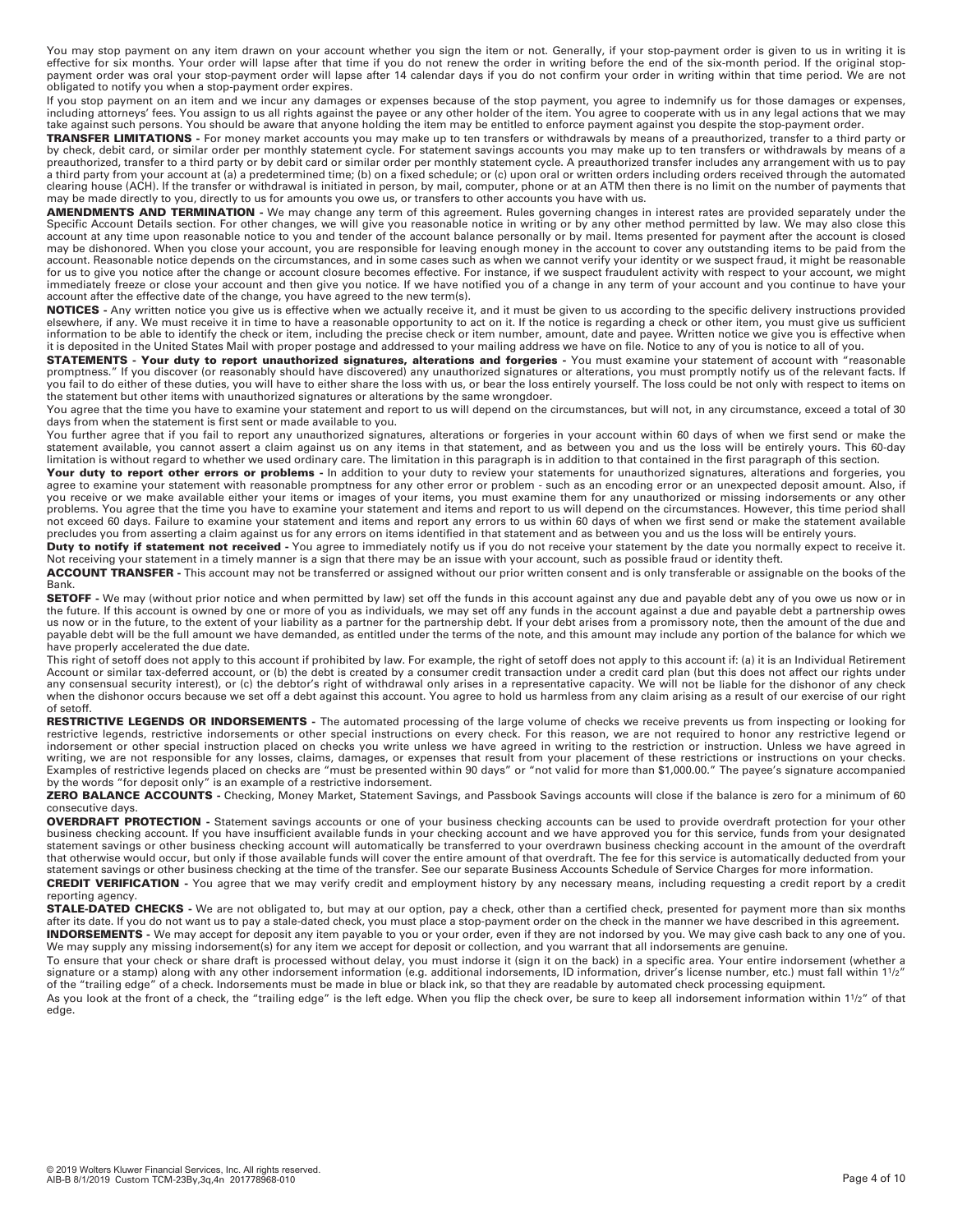

It is important that you confine the indorsement information to this area since the remaining blank space will be used by others in the processing of the check to place additional needed indorsements and information. You agree that you will indemnify, defend, and hold us harmless for any loss, liability, damage or expense that occurs because your indorsement, another indorsement or information you have printed on the back of the check obscures our indorsement. These indorsement guidelines apply to both personal and business checks.

ABANDONED PROPERTY - The law establishes procedures under which abandoned property must be surrendered to the state. (We may have our own rules regarding dormant accounts, and if we charge a fee for dormant accounts it will be disclosed to you elsewhere.) Generally, the funds in your account are considered abandoned if you have not had any activity or communication with us regarding your account over a period of years. Ask us if you want further information about the period of time or type of activity that will prevent your account from being abandoned. If your funds are surrendered to the state, you may be able to reclaim them, but<br>your claim must be presented to the state. Once your

DEATH OR INCOMPETENCE - You agree to notify us promptly if any person with a right to withdraw funds from your account(s) dies or is adjudicated (determined by the appropriate official) incompetent.

**CASH TRANSACTION REPORTING -** To help law enforcement agencies detect illegal activities, the law requires all financial institutions to gather and report information on some types of cash transactions. If the information we need to complete the report is not provided, we are required to refuse to handle the transaction. If you have any questions regarding these rules, the U.S. Treasury Financial Crimes Enforcement Network (FinCEN) maintains a frequently asked questions (FAQ) document online. The FAQ also includes additional information for contacting FinCEN.

**BACKUP WITHHOLDING/TIN CERTIFICATION -** Federal tax law requires us to report interest payments we make to you of \$10 or more in a year, and to include your taxpayer identification number (TIN) on the report. Interest includes dividends, interest and bonus payments for purposes of this rule. Therefore, we require you to provide us with your TIN and to certify that it is correct. The TIN is either a social security number (SSN) or an employer identification number (EIN). For most organization or business accounts other than sole proprietorships, the appropriate TIN is the EIN of the organization or business entity. For sole proprietorships, either the SSN or the EIN is appropriate. However, we must supply the IRS with both the individual owner's name and the business name of the sole proprietorship.

In some circumstances, federal law requires us to withhold and pay to the IRS a percentage of the interest that is earned on funds in your accounts. This is known as backup withholding. We will not have to withhold interest payments when you open your account if you certify your TIN and certify that you are not subject to backup<br>withholding due to underreporting of interest. We may sub or that you underreported your interest income. If you do not have a TIN, we may defer backup withholding if you certify that you do not have a TIN but have applied for one. However, we must begin backup withholding if you do not supply us with a certified TIN within 60 days. If you do not have a TIN because you are a foreign person (either an individual who is a nonresident alien or a foreign organization) you must certify your foreign status. If you are an exempt payee (receiver of interest payments), you do not need to certify your TIN, but you will have to certify your exempt status and supply us with your TIN. The most common exempt payees are corporations, organizations exempt from tax under Section 501(a), and an individual retirement plan or a custodial account under Section 403(b)(7). If you do not supply us with the appropriate TIN, we may refuse to open your account.

**LOST, DESTROYED, OR STOLEN CERTIFIED, CASHIER'S, OR TELLER'S CHECKS -** Under some circumstances you may be able to assert a claim for the amount of a lost, destroyed, or stolen certified, cashier's or teller's check. To assert the claim: (a) you must be the remitter (or drawer of a certified check) or payee of the check, (b) we must receive notice from you describing the check with reasonable certainty and asking for payment of the amount of the check, (c) we must receive the notice in time for us to have a reasonable opportunity to act on it, and (d) you must give us a declaration (in a form we require) of your loss with respect to the check. You can ask us for a declaration form. Even if all of these conditions are met, your claim may not be immediately enforceable. We may pay the check until the thirtieth day after the date of the check (or date of acceptance of a certified check). Therefore, your claim is not enforceable until the thirtieth day after the date of the check or date of acceptance, and the conditions listed above have been met. If we have not already paid the check, on the day your claim is enforceable we become obligated to pay you the amount of the check. We will issue you will pay you in cash or issue another certified check, cashier's, or teller's check.

At our option, we may pay you the amount of the check before your claim becomes enforceable. However, we will require you to agree to indemnify us for any losses we might suffer. This means that if the check is presented after we pay your claim, and we pay the check, you are responsible to cover our losses. We may require you to provide a surety bond to assure that you can pay us if we suffer a loss.

**CHANGING ACCOUNT PRODUCTS -** We may change your account to another product offered by us at any time by giving you notice that your account will be changed to another product on a specified date. If your account is a time account, the change will not occur before the next maturity date of your account. If you do not close your account before the date specified in the notice, we may change your account to that other product on the date specified in the notice.

**TRANSACTIONS BY MAIL -** You may deposit checks or drafts by mail. You should indorse the item being sent through the mail with the words "For Deposit Only" and should include your correct account number underneath to ensure the item is credited to the correct account. You should use the pre-encoded deposit slips found in your checkbook. If you do not use your deposit slip or provide us with instructions indicating how or where the item should be credited, we may apply it to any account or any loan balance you have with us or we may return the item to you. Following your deposit, examine your statement carefully or call us to ensure that we received the item. Do not send cash through the mail for deposit.

**LEGAL ACTIONS AFFECTING YOUR ACCOUNT** - If we are served with a subpoena, restraining order, writ of attachment or execution, levy, garnishment, search<br>warrant, or similar order relating to your account (termed "legal act liability to you if there are insufficient funds to pay your items because we have withdrawn funds from your account or in any way restricted access to your funds in accordance with the legal action. Any fees or expenses we incur in responding to any legal action (including, without limitation, attorneys' fees and our internal expenses) may be charged against your account. The list of fees applicable to your account(s) provided elsewhere may specify additional fees that we may charge for certain legal actions.

**CHECK PROCESSING** - We process items mechanically by relying solely on the information encoded in magnetic ink along the bottom of the items. This means that<br>we do not individually examine all of your items to determine i other than what is encoded in magnetic ink. You agree that we have exercised ordinary care if our automated processing is consistent with general banking practice, even though we do not inspect each item. Because we do not inspect each item, if you write a check to multiple payees, we can properly pay the check regardless of the number of indorsements unless you notify us in writing that the check requires multiple indorsements. We must receive the notice in time for us to have a reasonable opportunity to act on it, and you must tell us the precise date of the check, amount, check number and payee. We are not responsible for any unauthorized signature or alteration that would not be identified by a reasonable inspection of the item. Using an automated process helps us keep costs down for you and all account holders.

**CHECK CASHING -** We may charge a fee for anyone that does not have an account with us who is cashing a check, draft or other instrument written on your account. We may also require reasonable identification to cash such a check, draft or other instrument. We can decide what identification is reasonable under the circumstances and such identification may be documentary or physical and may include collecting a thumbprint or fingerprint.

**TRUNCATION, SUBSTITUTE CHECKS, AND OTHER CHECK IMAGES -** If you truncate an original check and create a substitute check, or other paper or electronic image of the original check, you warrant that no one will be asked to make payment on the original check, a substitute check or any other electronic or paper<br>image, if the payment obligation relating to the orig original checks. You agree to indemnify us for any loss we may incur as a result of any truncated check transaction you initiate. We can refuse to accept substitute checks that have not previously been warranted by a bank or other financial institution in conformance with the Check 21 Act. Unless specifically stated in a separate agreement between you and us, we do not have to accept any other electronic or paper image of an original check.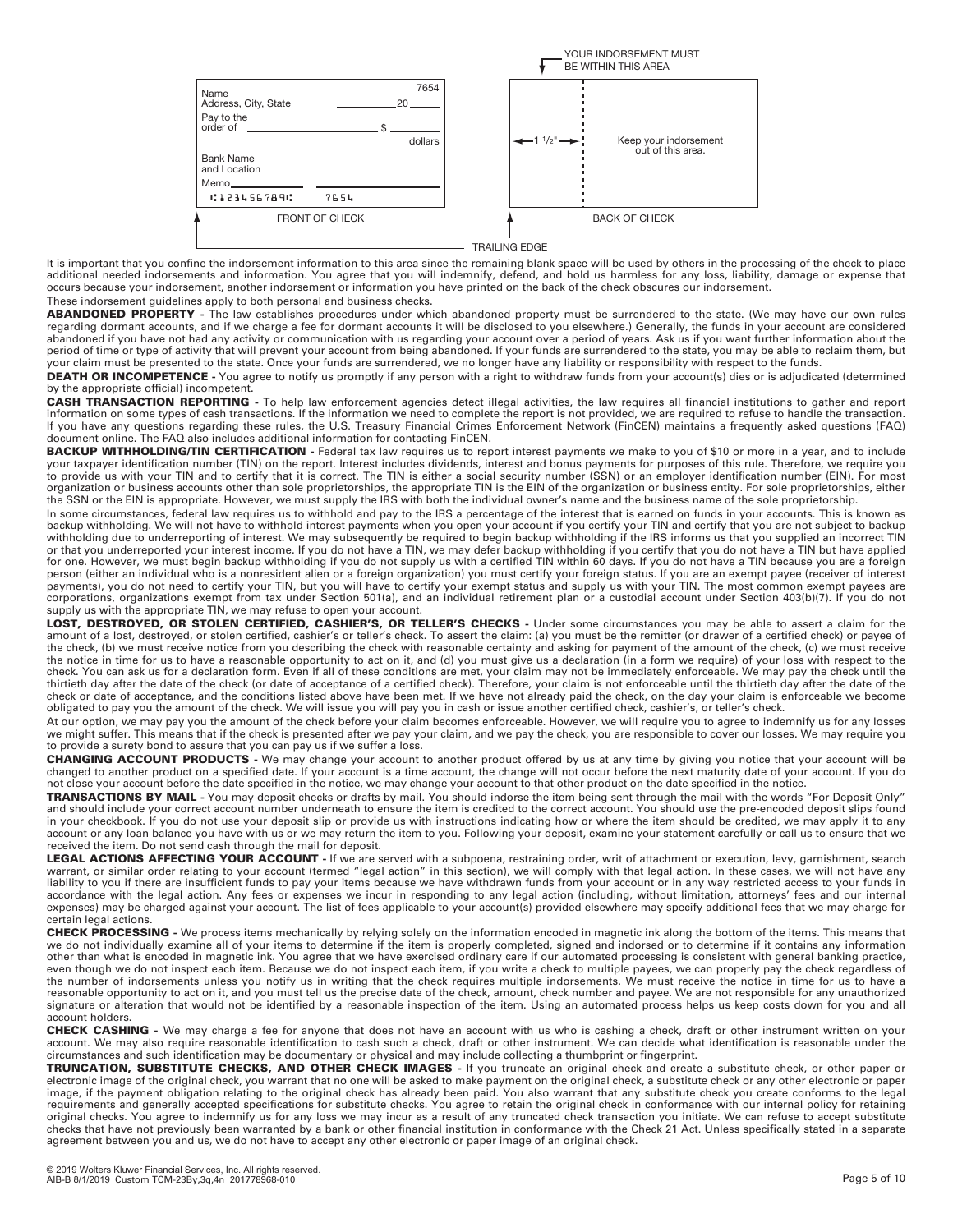**REMOTELY CREATED CHECKS** - Like any standard check or draft, a remotely created check (sometimes called a telecheck, preauthorized draft or demand draft) is a<br>check or draft that can be used to withdraw money from an acco bank and does not contain the signature of the account owner (or a signature purported to be the signature of the account owner). In place of a signature, the check usually has a statement that the owner authorized the check or has the owner's name typed or printed on the signature line.

You warrant and agree to the following for every remotely created check we receive from you for deposit or collection: (1) you have received express and verifiable<br>authorization to create the check in the amount and to the returned. We may take funds from your account to pay the amount you owe us, and if there are insufficient funds in your account, you still owe us the remaining balance.

**UNLAWFUL INTERNET GAMBLING NOTICE -** Restricted transactions as defined in Federal Reserve Regulation GG are prohibited from being processed through this account or relationship. Restricted transactions generally include, but are not limited to, those in which credit, electronic fund transfers, checks, or drafts are<br>knowingly accepted by gambling businesses in connecti

## **ACCOUNT SECURITY -**

**Duty to protect account information and methods of access** - It is your responsibility to protect the account number(s) and access device(s) (e.g., an ATM card, point-of-sale card and/or PIN) for your account(s). Do not discuss, compare, or share information about your account number(s) or access device(s) with anyone unless you are willing to give them full use of your money. Checks and electronic withdrawals are processed by automated methods, and anyone who obtains your account number or access device could use it to withdraw money from your account, with or without your permission.

Positive pay and other fraud prevention services - Except for consumer electronic fund transfers subject to Regulation E, you agree that if we offer you services appropriate for your account to help identify and limit fraud or other unauthorized transactions against your account, and you reject those services, you will be<br>responsible for any fraudulent or unauthorized transactions transactions if we acted in bad faith or to the extent our negligence contributed to the loss. Such services include positive pay or commercially reasonable security procedures. The positive pay service can help detect and prevent check fraud and is appropriate for account holders that issue: a high volume of checks, a lot of checks to the general public, or checks for large dollar amounts.

**Account numbers** - Thieves can encode your account number on a check which looks and functions like an authorized check and can be used to withdraw money<br>from your account. Your account number can also be used to issue a telecheck, preauthorized draft or demand draft) is a draft or check that can be used to withdraw money from your account. Unlike a typical check or draft, however, a remotely created check is not issued by the paying bank and does not contain the signature of the account owner (or a signature purported to be the signature of the account owner). If you have truly authorized the remotely created check (to purchase a service or merchandise, for example), it is properly payable. But it can be risky to authorize a remotely created check. A swindler could issue a remotely created check in an amount greater than you authorized, or issue additional remotely created checks that you have not authorized. We will not know if the withdrawal is unauthorized or in an amount greater than the amount you have authorized. Payment can be made from your account even though you did not contact us directly and order the payment.

**Access devices -** If you furnish your access device and grant actual authority to make transfers to someone who then exceeds that authority, you will be liable for the transfers unless we have been notified that transfers by that person are no longer authorized. Please review the additional information you have received or will receive regarding transfers by access device.

**Blank checks** - You must also take precaution in safeguarding your blank checks. Notify us at once if you think your blank checks have been lost or stolen. As<br>between you and us, if you are negligent in safeguarding your care which substantially contributes to the loss.

**TELEPHONIC INSTRUCTIONS -** Unless required by law or we have agreed otherwise in writing, we are not required to act upon instructions you give us via facsimile transmission or leave by voice mail or on a telephone answering machine.

**MONITORING AND RECORDING TELEPHONE CALLS AND CONSENT TO RECEIVE COMMUNICATIONS** - Subject to federal and state law, we may monitor or record phone calls for security reasons, to maintain a record and to ensure that you receive courteous and efficient service. You consent in advance to any such recording.

To provide you with the best possible service in our ongoing business relationship for your account we may need to contact you about your account from time to time by telephone, text messaging or email. However, we first obtain your consent to contact you about your account in compliance with applicable consumer protection provisions in the federal Telephone Consumer Protection Act of 1991 (TCPA), CAN-SPAM Act and their related federal regulations and orders issued by the Federal Communications Commission (FCC).

• Your consent is limited to your account, and as authorized by applicable law and regulations.

• Your consent is voluntary and not conditioned on the purchase of any product or service from us.

With the above understandings, you authorize us to contact you regarding your account throughout its existence using any telephone numbers or email addresses that you have previously provided to us by virtue of an existing business relationship or that you may subsequently provide to us.

This consent is regardless of whether the number we use to contact you is assigned to a landline, a paging service, a cellular wireless service, a specialized mobile radio service, other radio common carrier service or any other service for which you may be charged for the call. You further authorize us to contact you through the use of voice, voice mail and text messaging, including the use of pre-recorded or artificial voice messages and an automated dialing device.

If necessary, you may change or remove any of the telephone numbers or email addresses at any time using any reasonable means to notify us.

**CLAIM OF LOSS -** The following rules do not apply to a transaction or claim related to a consumer electronic fund transfer governed by Regulation E (e.g., an everyday consumer debit card or ATM transaction). The error resolution procedures for consumer electronic fund transfers can be found in our initial Regulation E<br>disclosure titled, "Electronic Fund Transfers." For other tr related to the claim of lost, missing, or stolen checks or unauthorized withdrawals. We will have a reasonable period of time to investigate the facts and circumstances surrounding any claim of loss. Unless we have acted in bad faith, we will not be liable for special or consequential damages, including loss of profits or opportunity, or for attorneys' fees incurred by you. We will not be liable for special or consequential damages, including loss of profits or opportunity, or for attorneys' fees incurred by you.

You agree that you will not waive any rights you have to recover your loss against anyone who is obligated to repay, insure, or otherwise reimburse you for your loss. You will pursue your rights or, at our option, assign them to us so that we may pursue them. Our liability will be reduced by the amount you recover or are entitled to recover from these other sources.

**EARLY WITHDRAWAL PENALTIES (and involuntary withdrawals)** - We may impose early withdrawal penalties on a withdrawal from a time account even if you don't initiate the withdrawal. For instance, the early withdrawal penalty may be imposed if the withdrawal is caused by our setoff against funds in the account or as a result of an attachment or other legal process. We may close your account and impose the early withdrawal penalty on the entire account balance in the event of a partial early withdrawal. See the early withdrawal penalties section in this disclosure for additional information.

**ADDRESS OR NAME CHANGES -** You are responsible for notifying us of any change in your address or your name. Unless we agree otherwise, change of address or name must be made in writing. Informing us of your address or name change on a check reorder form is not sufficient. We will attempt to communicate with you only by use of the most recent address you have provided to us.

**RESOLVING ACCOUNT DISPUTES -** We may place an administrative hold on the funds in your account (refuse payment or withdrawal of the funds) if it becomes subject to an adverse claim. The hold may be placed for such period of time as we believe reasonably necessary to allow a legal proceeding to determine the merits of the claim or until we receive evidence satisfactory to us that the dispute has been resolved. We will not be liable for any items that are dishonored as a consequence of placing a hold on funds in your account for these reasons.

FIDUCIARY ACCOUNTS - Accounts may be opened by a person acting in a fiduciary capacity. A fiduciary is someone who is appointed to act on behalf of and for the benefit of another. We are not responsible for the actions of a fiduciary, including the misuse of funds. This account may be opened and maintained by a person or persons named as a trustee under a written trust agreement, or as executors, administrators, or conservators under court orders. You understand that by merely opening such an account, we are not acting in the capacity of a trustee in connection with the trust nor do we undertake any obligation to monitor or enforce the terms of the trust or letters.

**WAIVER OF NOTICES -** To the extent permitted by law, you waive any notice of non-payment, dishonor or protest regarding any items credited to or charged against your account. For example, if you deposit an item and it is returned unpaid or we receive a notice of nonpayment, we do not have to notify you unless required by federal Regulation CC or other law.

**FUNDS TRANSFERS -** The terms used in this section have the meaning given to them in Article 4A of the Uniform Commercial Code - Funds Transfers (UCC 4A). This section will generally not apply to you if you are a consumer. However, even if you are a consumer, this section will apply to that part of any funds transfer that is conducted by Fedwire. This section is subject to UCC 4A as adopted in the state of Massachusetts. This agreement is also subject to all clearing house association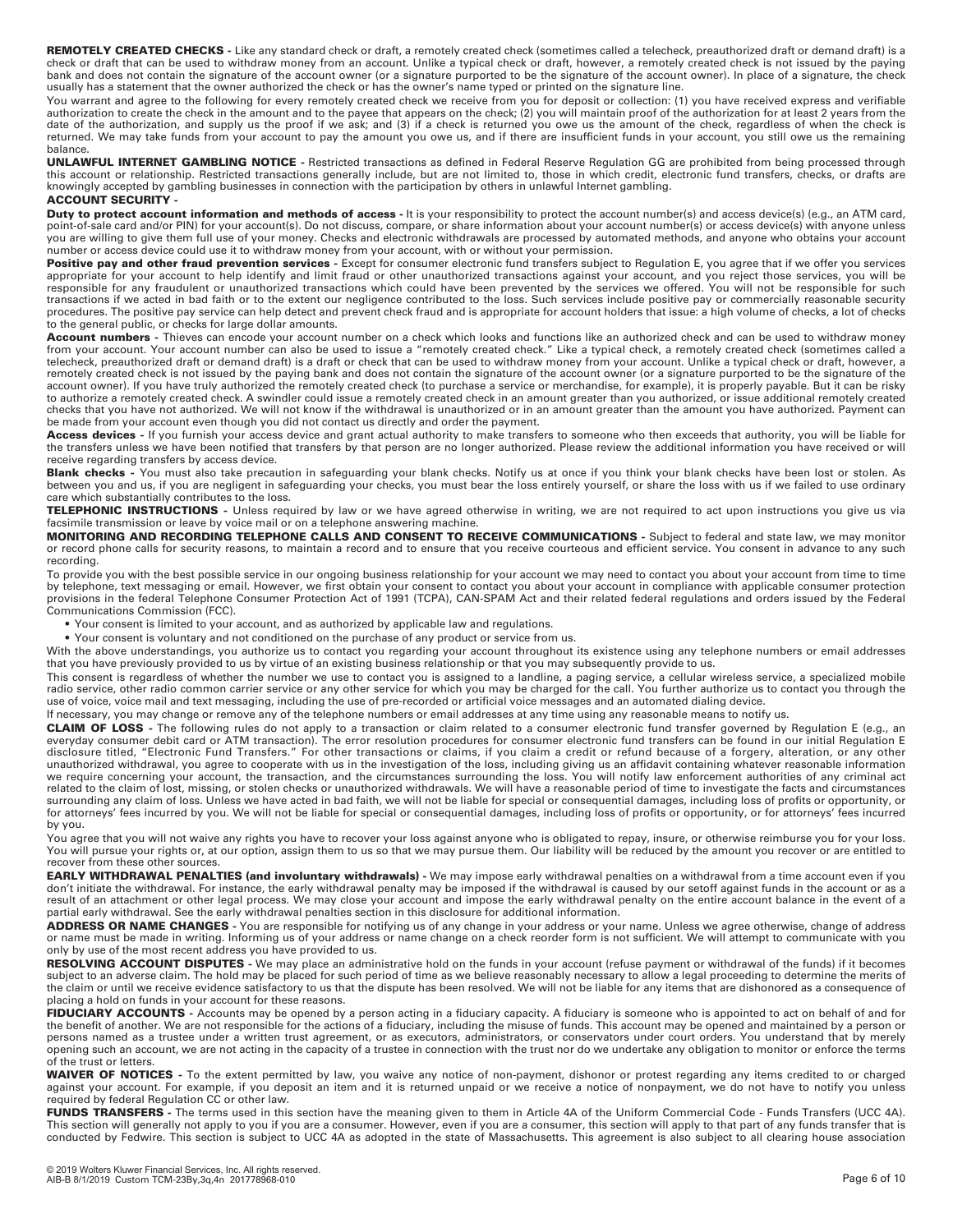rules, rules of the Board of Governors of the Federal Reserve System and their operating circulars. If any part of this agreement is determined to be unenforceable, the<br>rest of the agreement remains effective. This agreeme agreement does not apply to a funds transfer if any part of the transfer is governed by the Electronic Fund Transfer Act of 1978 (EFTA), except this agreement does apply to a funds transfer that is a remittance transfer as defined in EFTA unless the remittance transfer is an electronic fund transfer as defined in EFTA.

Funds transfer - A funds transfer is the transaction or series of transactions that begin with the originator's payment order, made for the purpose of making payment to the beneficiary of the order. A funds transfer is completed by the acceptance by the beneficiary's bank of a payment order for the benefit of the beneficiary of the originator's order. You may give us a payment order orally, electronically, or in writing, but your order cannot state any condition to payment to the beneficiary other than the time of payment. Credit entries may be made by ACH.

Authorized account - An authorized account is a deposit account you have with us that you have designated as a source of payment of payment orders you issue to us. If you have not designated an authorized account, any account you have with us is an authorized account to the extent that payment of the payment order is not inconsistent with the use of the account.

**Acceptance of your payment order -** We are not obligated to accept any payment order that you give us, although we normally will accept your payment order if you have a withdrawable credit in an authorized account sufficient to cover the order. If we do not execute your payment order, but give you notice of our rejection of your payment order after the execution date or give you no notice, we are not liable to pay you as restitution any interest on a withdrawable credit in a non-interestbearing account.

**Cutoff time -** If we do not receive your payment order or communication canceling or amending a payment order before our cutoff time on a funds transfer day for that type of order or communication, the order or communication will be deemed to be received at the opening of our next funds transfer business day.

Payment of your order - If we accept a payment order you give us, we may receive payment by automatically deducting from any authorized account the amount of the payment order plus the amount of any expenses and charges for our services in execution of your payment order. We are entitled to payment on the payment or execution date. Unless your payment order specifies otherwise, the payment or execution date is the funds transfer date we receive the payment order. The funds transfer is completed upon acceptance by the beneficiary's bank. Your obligation to pay your payment order is excused if the funds transfer is not completed, but you are still responsible to pay us any expenses and charges for our services. However, if you told us to route the funds transfer through an intermediate bank, and we are unable to obtain a refund because the intermediate bank that you designated has suspended payments, then you are still obligated to pay us for the payment order. You will not be entitled to interest on any refund you receive because the beneficiary's bank does not accept the payment order.

Security procedure - As described more fully in a separate writing, the authenticity of a payment order or communication canceling or amending a payment order issued in your name as sender may be verified by a security procedure. You affirm that you have no circumstances which are relevant to the determination of a commercially reasonable security procedure unless those circumstances are expressly contained in a separate writing signed by us. You may choose from one or more security procedures that we have developed, or you may develop your own security procedure if it is acceptable to us. If you refuse a commercially reasonable security procedure that we have offered you, you agree that you will be bound by any payment order issued in your name, whether or not authorized, that we accept in good faith and in compliance with the security procedure you have chosen.

**Duty to report unauthorized or erroneous payment -** You must exercise ordinary care to determine that all payment orders or amendments to payment orders that we accept that are issued in your name are authorized, enforceable, in the correct amount, to the correct beneficiary, and not otherwise erroneous. If you discover (or with reasonable care should have discovered) an unauthorized, unenforceable, or erroneously executed payment order or amendment, you must exercise ordinary care to notify us of the relevant facts. The time you have to notify us will depend on the circumstances, but that time will not in any circumstance exceed 14 days from when you are notified of our acceptance or execution of the payment order or amendment or that your account was debited with respect to the order or amendment. If you do not provide us with timely notice you will not be entitled to interest on any refundable amount. If we can prove that you failed to perform either of these duties with respect to an erroneous payment and that we incurred a loss as a result of the failure, you are liable to us for the amount of the loss not exceeding the amount of your order.

Identifying number - If your payment order identifies an intermediate bank, beneficiary bank, or beneficiary by name and number, we and every receiving or beneficiary bank may rely upon the identifying number rather than the name to make payment, even if the number identifies an intermediate bank or person different than the bank or beneficiary identified by name. Neither we nor any receiving or beneficiary bank have any responsibility to determine whether the name and identifying number refer to the same financial institution or person.

**Record of oral or telephone orders -** You agree that we may, if we choose, record any oral or telephone payment order or communication of amendment or cancelation.

Notice of credit - If we receive a payment order to credit an account you have with us, we are not required to provide you with any notice of the payment order or the credit.

Provisional credit - You agree to be bound by the automated clearing house association operating rules that provide that payments made to you or originated by you by funds transfer through the automated clearing house system are provisional until final settlement is made through a Federal Reserve Bank or otherwise payment is made as provided in Article 4A-403(a) of the Uniform Commercial Code.

Refund of credit - You agree that if we do not receive payment of an amount credited to your account, we are entitled to a refund from you in the amount credited and the party originating such payment will not be considered to have paid the amount so credited.

**Amendment of funds transfer agreement -** From time to time we may amend any term of this agreement by giving you reasonable notice in writing. We may give notice to anyone who is authorized to send payment orders to us in your name, or to anyone who is authorized to accept service.

**Cancelation or amendment of payment order -** You may cancel or amend a payment order you give us only if we receive the communication of cancelation or amendment before our cutoff time and in time to have a reasonable opportunity to act on it before we accept the payment order. The communication of cancelation or amendment must be presented in conformity with the same security procedure that has been agreed to for payment orders.

**Intermediaries -** We are not liable for the actions of any intermediary, regardless of whether or not we selected the intermediary. We are not responsible for acts of God, outside agencies, or nonsalaried agents.

Limit on liability - You waive any claim you may have against us for consequential or special damages, including loss of profit arising out of a payment order or funds transfer, unless this waiver is prohibited by law. We are not responsible for attorney fees you might incur due to erroneous execution of payment order.

**Erroneous execution -** If we receive an order to pay you, and we erroneously pay you more than the amount of the payment order, we are entitled to recover from you the amount in excess of the amount of the payment order, regardless of whether you may have some claim to the excess amount against the originator of the order.

**Objection to payment** - If we give you a notice that reasonably identifies a payment order issued in your name as sender that we have accepted and received payment for, you cannot claim that we are not entitled to retain the payment unless you notify us of your objection to the payment within 60 days of our notice to you. **LOST PASSBOOKS -** Notice of the loss or destruction of any passbook shall be given to the Bank by any depositor in order to prevent any fraudulent use thereof by<br>unauthorized persons. A replacement passbook will be issued statutory requirements, and thereupon the Bank shall be discharged from all liability on account of the issuance of the original passbook.

SERVICE CHARGE - If you close your account either by your request, or if your account balance is zero, you are responsible for paying any service charges due. If the service charges cause your account balance to become zero or negative, we reserve the right to close your account without notice.

**CHECK STORAGE AND COPIES -** You agree that you will not receive your canceled checks. We will store your canceled checks or copies of them for a reasonable retention period. You may request copies from us in the manner we require. You agree not to make any claim against us arising out of the authorized destruction of your original checks or legibility of any copy we provide.

It is your responsibility to discover and report any error in payment of a check (including unauthorized signatures and check alterations) within specified time periods. In these instances the cancelled checks are treated as being made available to you as of the statement mailing date.

**HOW CHECKING ACCOUNTS ARE MAINTAINED** - For internal accounting purposes, business checking accounts will consist of two sub-accounts; a checking<br>sub-account and a savings sub-account. The Bank may periodically transfer f for purposes of deposits and withdrawals, access and information, statement and tax reporting, fees, etc. If your checking account is a non-interest bearing account, neither the checking sub-account nor the savings sub-account will receive any interest. If your checking account is an interest bearing account, both the checking subaccount and the savings sub-account will receive the same interest rate at all times, and your periodic statement will reflect a single blended Annual Percentage Yield ("APY") and APY Earned. This process will not affect your available balance, FDIC insurance protection, or your monthly statement.

————————————————————————————————————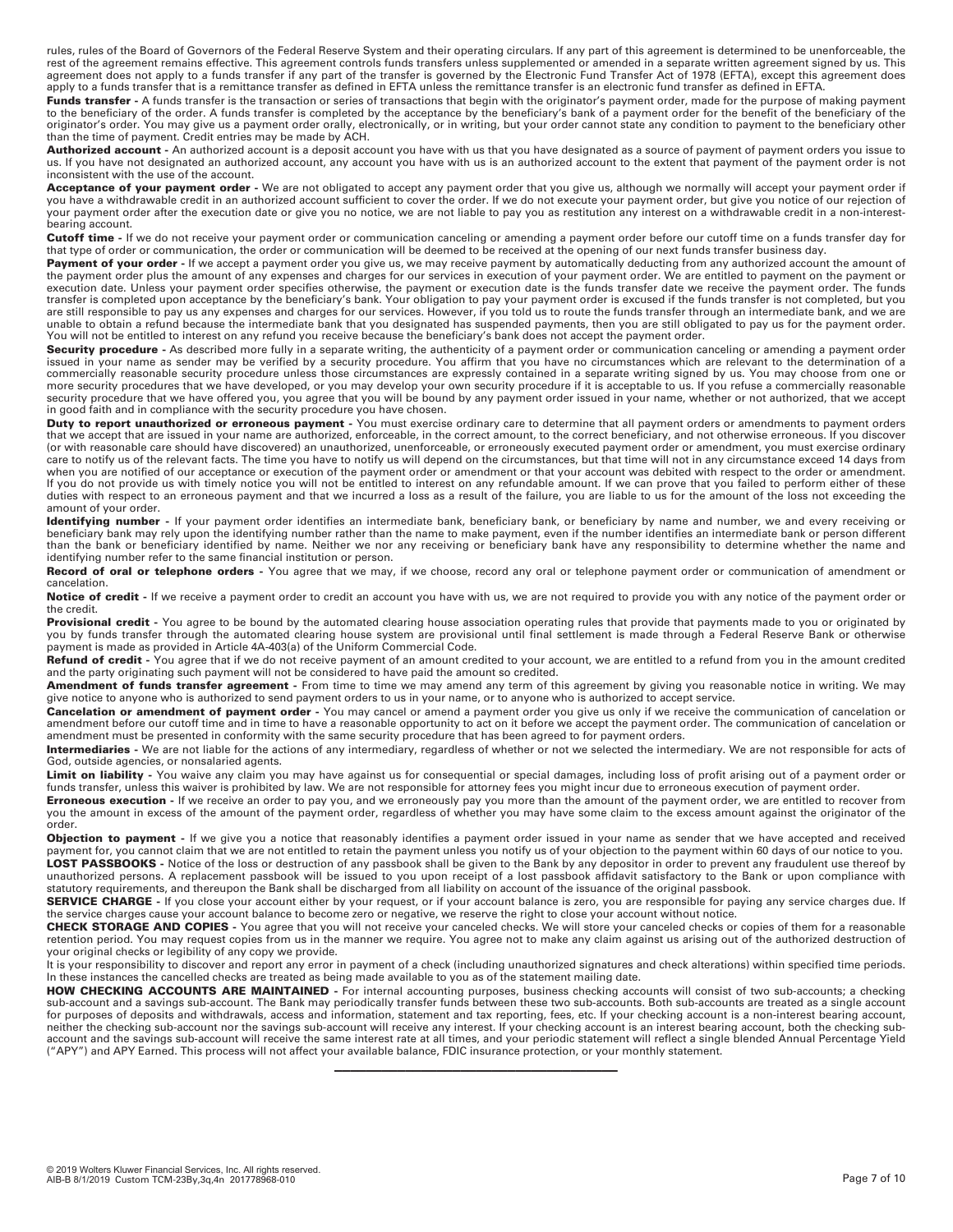# **YOUR ABILITY TO WITHDRAW FUNDS**

**(For all Checking and Savings Accounts, excluding** 

**Variable Rate Retirement Savings Accounts)**  Our policy is to make funds from most deposits available to you immediately after we receive your deposit except as stated below. At that time, you can withdraw the funds in cash and we will use the funds to pay checks that you have written.

Please remember that even after we have made funds available to you, and you have withdrawn the funds, you are still responsible for checks you deposit that are returned to us unpaid and for any other problems involving your deposit.

For determining the availability of your deposits, every day is a business day, except Saturdays, Sundays, and federal holidays. If you make a deposit before closing on a business day that we are open, we will consider that day to be the day of your deposit. However, if you make a deposit after closing or on a day we are not open, we will consider that the deposit was made on the next business day we are open.

#### **CHECK CASHING**

If we cash a check for you that is drawn on another bank, we may withhold the availability of a corresponding amount of funds that are already in your account. Those funds will be available at the time funds from the check we cashed would have been available if you had deposited it.

# **HOLDS ON OTHER FUNDS (OTHER ACCOUNTS)**

lf we accept for deposit a check that is drawn on another bank, we may make funds from the deposit available for withdrawal immediately but delay your<br>availability to withdraw a corresponding amount of funds that you have available for withdrawal until the time periods that are described elsewhere in this disclosure for the type of check that you deposited.

#### **LONGER DELAYS MAY APPLY**

Case-by-case delays. In some cases, we will not make all of the funds that you deposit by check available to you immediately. Depending on the type of check that you deposit, funds may not be available until the second business day after the day of your deposit. The first \$225 of your deposits, however, will be available on the first business day after the day of your deposit.

If we are not going to make all of the funds from your deposit available immediately, we will notify you at the time you make your deposit. We will also tell you when the funds will be available. If your deposit is not made directly to one of our employees, or if we decide to take this action after you have left the premises, we will mail you the notice by the day after we receive your deposit.

If you will need the funds from a deposit right away, you should ask us when the funds will be available.

**Safeguard exceptions.** In addition, funds you deposit by check may be delayed for a longer period under the following circumstances:

We believe a check you deposit will not be paid.

You deposit checks totaling more than \$7,000 on any one day. The funds in excess of \$7,000 may be subject to delayed availability.

You redeposit a check that has been returned unpaid.

You have overdrawn your account repeatedly in the last six months.

There is an emergency, such as failure of computer or communications equipment.

We will notify you if we delay your ability to withdraw funds for any of these reasons, and we will tell you when the funds will be available. They will generally be available no later than the seventh business day after the day of your deposit.

### **SPECIAL RULES FOR NEW ACCOUNTS**

An account is defined as a new account during the first 30 calendar days after the account is opened. An account is open when the first deposit is made to the account. An account is not considered a new account if any customer on the account has had, within 30 days before the account was opened, another account with us which has been opened for at least 30 days; or is a loan customer.

If you are a new customer, the following special rules will apply during the first 30 days your account is open.

Funds from electronic direct deposits and cash deposits to your account will be available on the day we receive the deposit. Funds from deposits of wire transfers and the first \$5,525 of a day's total deposits of cashier's, certified, teller's, traveler's, and federal, state and local government checks will be available on the first business day after the day of your deposit if the deposit meets certain conditions. For example, the checks must be payable to you. The excess over \$5,525 will be available on the fifth business day after the day of your deposit. If your deposit of these checks (other than a U.S. Treasury check) is not made in person to one of our<br>employees, the first \$5,525 will not be available un

Funds from all other check deposits will be available on the fifth business day after the day of your deposit.

#### **DEPOSITS AT AUTOMATED TELLER MACHINES**

Most deposits made at our ATMs will be available by 4:00 P.M. on the first business day after the day of deposit. All ATMs that we own and operate are identified as our machines.

# ———————————————————————————————————— **SPECIFIC ACCOUNT DETAILS**

# **BUSINESS ANALYSIS CHECKING ACCOUNT**

**Rate Information -** This account does not earn interest.

**Minimum balance to open the account -** You must deposit \$10.00 to open this account.

**Temporary transaction limitations -** You may not access your account until your identity has been verified. If you do not provide us with the necessary identity verification documents within ten calendar days of our request, then your account will be closed.

Earnings Credit - This account features an earnings credit which is applied to reduce or eliminate fees on the account. If the earnings credit exceeds the fees for any period, you will be assessed no fees but you will not be paid, carry forward or otherwise receive credit for any excess earnings credit.

**Earnings Credit Applied -** See separate Business Accounts Schedule of Service Charges.

Fees - A monthly maintenance service charge, per check cleared, per deposit, per deposit item and per ACH transaction fee will be applied. See separate Business Accounts Schedule of Service Charges.

## **SMALL BUSINESS CHECKING ACCOUNT**

**Rate Information -** This account does not earn interest.

**Minimum balance to open the account -** You must deposit \$10.00 to open this account.

**Temporary transaction limitations -** You may not access your account until your identity has been verified. If you do not provide us with the necessary identity verification documents within ten calendar days of our request, then your account will be closed.

Fees - A monthly per check cleared, per deposit, per deposit item, and per ACH transaction fee will be imposed each statement cycle in excess of 300 transactions. See separate Business Accounts Schedule of Service Charges.

## **BUSINESS INTEREST CHECKING ACCOUNT**

Rate Information - Your interest rate and annual percentage yield may change. Please refer to our current rate sheet.

**Frequency of rate changes -** We may change the interest rate on your account at any time.

**Determination of rate -** At our discretion, we may change the interest rate on your account.

**Compounding and crediting frequency -** Interest will be compounded every month. Interest will be credited to your account on the last business day of each month.

**Effect of closing an account -** If you close your account before interest is credited, you will not receive the accrued interest.

**Minimum balance to open the account -** You must deposit \$10.00 to open this account.

**Minimum balance to avoid imposition of fees -** A monthly maintenance service charge will be imposed every statement cycle if the balance in the account falls below \$5,000.00 any day of the cycle. A monthly per check cleared, per deposit, per deposit item, and per ACH transaction fee will be imposed each statement cycle in excess of 100 transactions. See separate Business Accounts Schedule of Service Charges.

**Minimum balance to obtain the annual percentage yield disclosed -** You must maintain a minimum balance of \$10.00 in the account each day to obtain the disclosed annual percentage yield.

Daily balance computation method - We use the daily balance method to calculate the interest on your account. This method applies a daily periodic rate to the principal in the account each day.

**Accrual of interest on noncash deposits -** Interest begins to accrue on the business day you deposit noncash items (for example, checks).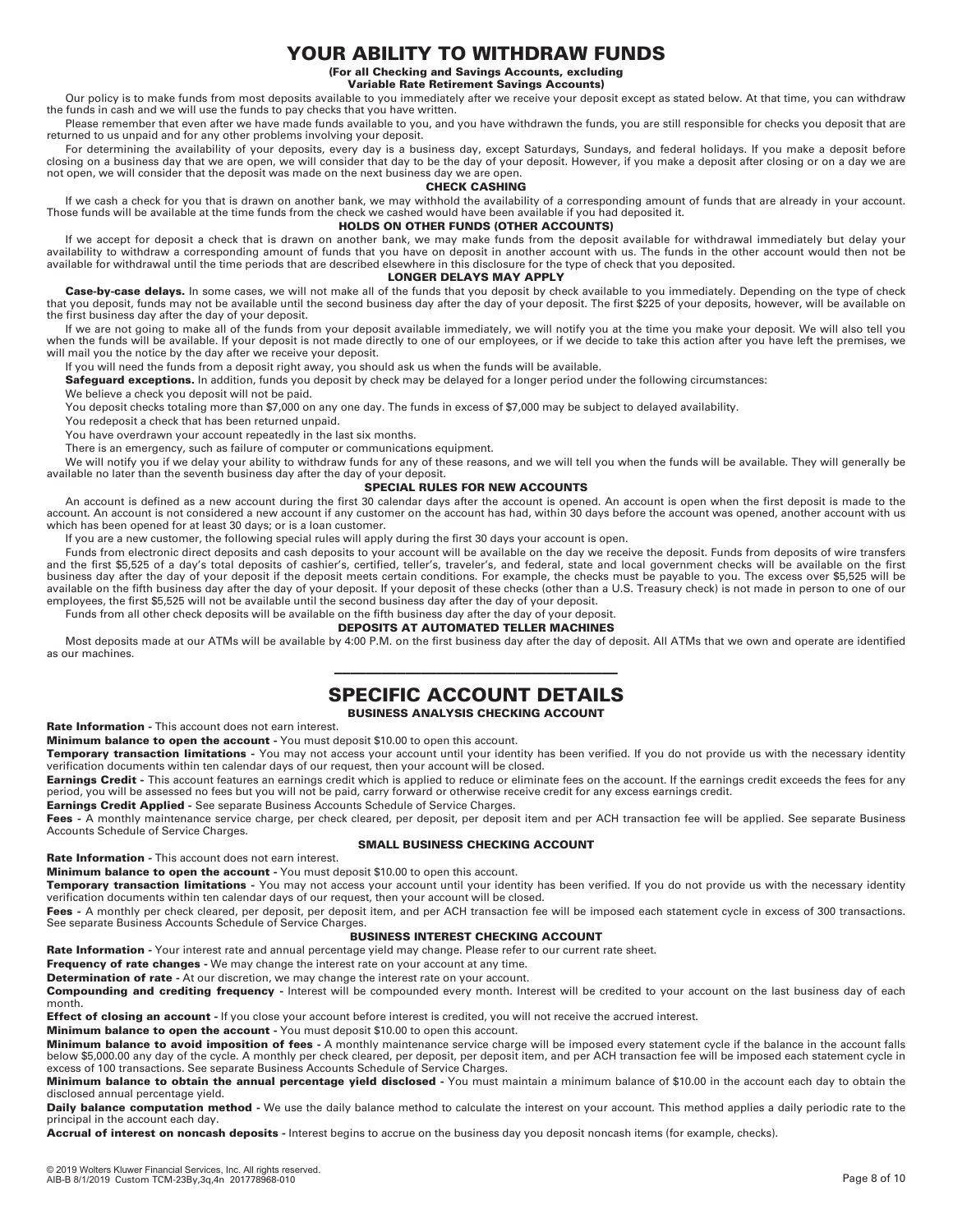**Temporary transaction limitations -** You may not access your account until your identity has been verified. If you do not provide us with the necessary identity verification documents within ten calendar days of our request, then your account will be closed.

**Fees -** See separate Business Accounts Schedule of Service Charges.

### **IOLTA CHECKING ACCOUNT**

**Rate Information -** Your interest rate and annual percentage yield may change. Please refer to our current rate sheet.

**Frequency of rate changes -** We may change the interest rate on your account at any time.

**Determination of rate** - At our discretion, we may change the interest rate on your account.

**Compounding and crediting frequency -** Interest will not be compounded. Interest will be credited to your account on the last business day of each month and sent to the IOLTA Committee monthly.

Daily balance computation method - We use the daily balance method to calculate the interest on your account. This method applies a daily periodic rate to the principal in the account each day.

**Accrual of interest on noncash deposits -** Interest begins to accrue on the business day you deposit noncash items (for example, checks).

**Temporary transaction limitations -** You may not access your account until your identity has been verified. If you do not provide us with the necessary identity verification documents within ten calendar days of our request, then your account will be closed.

### **BUSINESS MONEY MARKET ACCOUNT**

**Rate Information -** Your interest rate and annual percentage yield may change. Please refer to our current rate sheet.

**Frequency of rate changes -** We may change the interest rate on your account at any time.

**Determination of rate -** At our discretion, we may change the interest rate on your account.

**Compounding and crediting frequency -** Interest will be compounded every month. Interest will be credited to your account on the last business day of each month.

**Effect of closing an account -** If you close your account before interest is credited, you will not receive the accrued interest.

**Minimum balance to open the account -** You must deposit \$25,000.00 to open this account.

**Minimum balance to avoid imposition of fees -** A monthly maintenance service charge will be imposed every statement cycle if the balance in the account falls below \$25,000.00 any day of the cycle. See separate Business Schedule of Service Charges.

**Minimum balance to obtain the annual percentage yield disclosed -** You must maintain a minimum balance of \$10.00 in the account each day to obtain the disclosed annual percentage yield.

Daily balance computation method - We use the daily balance method to calculate the interest on your account. This method applies a daily periodic rate to the principal in the account each day.

**Accrual of interest on noncash deposits -** Interest begins to accrue on the business day you deposit noncash items (for example, checks).

**Transaction limitations -** Transfers from a Business Money Market account to third parties by preauthorized transfer or by check, draft, debit card, or similar order are limited to ten per monthly statement cycle.

**Temporary transaction limitations -** You may not access your account until your identity has been verified. If you do not provide us with the necessary identity verification documents within ten calendar days of our request, then your account will be closed.

Fees - An excess transaction fee will be charged for each debit transaction in excess of the above limitations. See separate Business Schedule of Service Charges.

# **STATEMENT SAVINGS ACCOUNT**

**Rate Information -** Your interest rate and annual percentage yield may change. Please refer to our current rate sheet.

**Frequency of rate changes -** We may change the interest rate on your account at any time.

**Determination of rate -** At our discretion, we may change the interest rate on your account.

**Compounding and crediting frequency -** Interest will be compounded every month. Interest will be credited to your account on the last business day of each month.

**Effect of closing an account -** If you close your account before interest is credited, you will not receive the accrued interest.

**Minimum balance to open the account -** You must deposit \$10.00 to open this account.

**Minimum balance to avoid imposition of fees -** A monthly maintenance service charge will be imposed every month if the balance in the account falls below \$250.00 any day of the month. See separate Business Accounts Schedule of Service Charges.

**Minimum balance to obtain the annual percentage yield disclosed -** The minimum daily balance required in order to earn interest is \$10.00. The annual percentage yield and interest rate may change at our discretion on a daily basis. The annual percentage yield and interest rate paid on the entire balance of your account may vary depending on the daily balances maintained based on the tiers listed below. Please refer to our current rate sheet.

\$10.00 - \$49,999.99 \$50,000.00 - \$249,999.99

\$250,000.00 - \$499,999.99

\$500,000.00 and over

Daily balance computation method - We use the daily balance method to calculate the interest on your account. This method applies a daily periodic rate to the principal in the account each day.

**Accrual of interest on noncash deposits -** Interest begins to accrue on the business day you deposit noncash items (for example, checks).

**Transaction limitations -** Transfers from a Statement Savings account to third parties by preauthorized transfer or by debit card or similar order are limited to ten per monthly statement cycle.

**Temporary transaction limitations -** You may not access your account until your identity has been verified. If you do not provide us with the necessary identity verification documents within ten calendar days of our request, then your account will be closed.

Fees - An excess transaction fee will be charged for each debit transaction in excess of the above limitations. See separate Business Accounts Schedule of Service Charges.

### **PASSBOOK SAVINGS ACCOUNT**

**Rate Information -** Your interest rate and annual percentage yield may change. Please refer to our current rate sheet.

**Frequency of rate changes -** We may change the interest rate on your account at any time.

**Determination of rate -** At our discretion, we may change the interest rate on your account.

**Compounding and crediting frequency -** Interest will be compounded every month. Interest will be credited to your account on the last business day of each month.

**Effect of closing an account** - If you close your account before interest is credited, you will not receive the accrued interest.

**Minimum balance to open the account -** You must deposit \$10.00 to open this account.

**Minimum balance to avoid imposition of fees -** A monthly maintenance service charge will be imposed every month if the balance in the account falls below \$250.00 any day of the month. See separate Business Accounts Schedule of Service Charges.

**Minimum balance to obtain the annual percentage yield disclosed -** You must maintain a minimum balance of \$10.00 in the account each day to obtain the disclosed annual percentage yield.

Daily balance computation method - We use the daily balance method to calculate the interest on your account. This method applies a daily periodic rate to the principal in the account each day.

**Accrual of interest on noncash deposits -** Interest begins to accrue on the business day you deposit noncash items (for example, checks).

**Transaction limitations -** You may not make any transfers from this account to another account of yours or to third parties by preauthorized, automatic, or telephone transfer or similar order to third parties.

You must present your passbook to make withdrawals from this account.

**Temporary transaction limitations -** You may not access your account until your identity has been verified. If you do not provide us with the necessary identity verification documents within ten calendar days of our request, then your account will be closed.